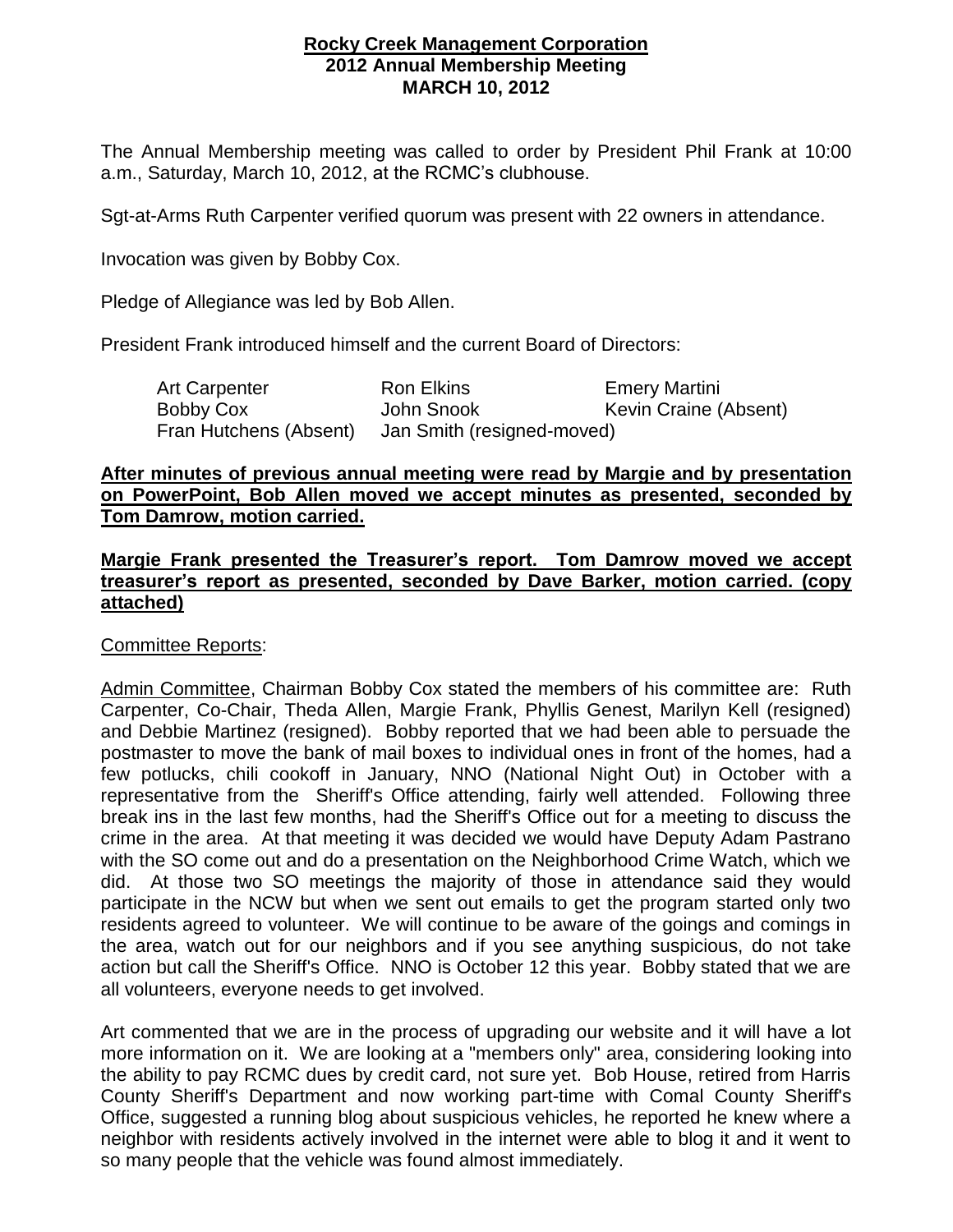They had also utilized high school students to maintain the blog for credits. Phil stated we will look at a blog idea. Vikki Nelson stated she sees a lot of vehicle traffic on her corner so maybe we could have a phone tree to let folks know. Discussed paying by credit card and Mark Nelson said the process is very complicated and expensive. Ron Elkins stated that anyone who processes credit card payments will receive a 1099 of the total run through the credit card. Phil stated we will probably just keep the system we have, payments by checks and/or money orders, etc. We've only had about 5 this year request credit card payments. A lot of folks do payments through their banking institution which makes it easier for them and we get a check.

Architectural Control - Kevin Craine absent. Phil reported on Kevin's report in the Newsletter regarding alternative energy, solar and wind, in which he stated we would be doing a deed restriction change. However, since then we've met with our attorney and his opinion is that the board is authorized under the Articles of Incorporation to resolve that the ACC Committee establish guidelines and those can then be published. Phil stated that Kevin and his committee did a very thorough job of researching both solar and wind and have written some very good guidelines. Resident Dan Marsh who has the only wind device was very instrumental in researching also.

Finance Committee, Chairman Ron Elkins presented the 2012 budget which the BOD had approved in January and explained each item with discussion. His Committee met in July, 2011 to review records from January 1 - June 30 and again in January 2012 to go over records from July 1 - December 31, 2011. All information was taken to the CPA a few days later and our annual tax report (1120) has been received and sent to the Internal Revenue Service. We had to pay \$93.00 for 2011 taxes, \$57.00 under budget. We are not non-profit but the IRS allows no tax on POA dues. We only include dues in the budget but rental, back dues, fees, clubhouse rental make up more income. Our CPA charged \$375.00 to prepare the 2011 Report, \$25.00 under our budget of \$400.00. The association is taxed on the interest earned on CD's, savings, etc. and any fees we collect that are not classified as dues (transfer fees, copy fees, information fees, clubhouse rentals, etc.

Operations Committee, Chairman Emery Martini stated his committee consisted of Juan Pina, Art and Ruth Carpenter. They completed a couple of workdays this past year, cleared the area by the building, including paint, pipe, etc. Started clearing trees but had problems with our chain saws, painted the bathrooms, installed door closers, timers on lights. March 31 is our next workday. We need help, it is usually just members of the BOD with a couple of residents. We could accomplish more with more volunteers. Emery also stated he is looking for bids on asphalting needs, driveway, area by pool.

We have a drainage problem in front of the clubhouse and one of our residents has committed to do some concrete work on it. We have some additional painting needs, trails to complete, a new bridge to build, possibly a cover at the end of the swimming pool, installing new overheard lighting in the pool house baths. We have a lot of clearing to do. Asked if anyone knew someone who works with cedar, we would rather give it to someone that to burn it. We hauled off a trailer of trash. Again, we hope to have more volunteers on our next workday, March 31.

State of the Association, President Phil Frank stated that we have a good group of directors and everything is going really well. We do need help from all you guys that live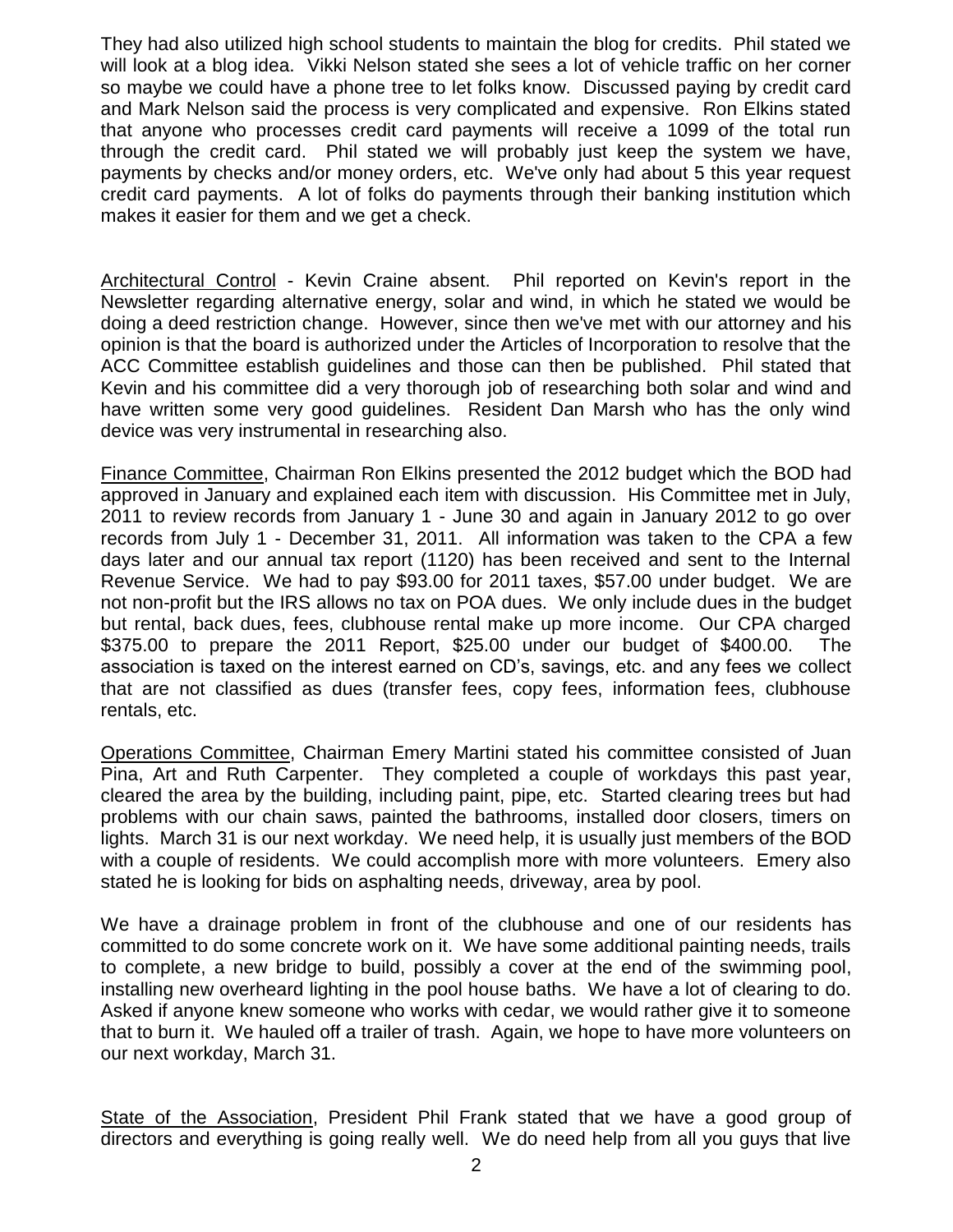here. We would like to get everyone involved with the Association and have a professional website as Art commented earlier. We're hopeful David Clemens will continue with the updates as needed.

Phil discussed the state mandated documents that we've been working on and hope to have them filed with the county next week. These will also be posted on our website. In our meeting with the attorney he stated that the fees we charge are very low. We would like to have an email for every one of our owners so information can be sent as the state mandates. He stated that Bobby had been successful in discussions with the postmaster to get all mailboxes relocated to the front of everyone's homes with one exception, addresses on 484.

Ron stated that there are several groups that purchase lots, those that buy up lots knowing they will never be challenged by a POA and others want to live in a sub-division with a POA for protection and oversight.

Frank Mares discussed his situation about the title company not advising him he had purchased his property with a mandatory POA. He asked them to pay his dues each year for the length of the loan period and they said they would pay one year if he would sign saying he won't take any more action against them. Art said there is an 800# to call to make a complaint. Ron stated he may have legal recourse. Frank also discussed his problem with a renter harassing him. It was stated that we need to write a letter to the renter and cc the owner because we've had several problems with this renter.

Discussed speeders - if we call for more patrol, there will be zero tolerance, not just the ones being called about. Ron stated we are not enforcers but would encourage anyone who has a problem like speeders or burglaries to contact the sheriff's office. It was mentioned there was an altercation between two property owners and they asked the POA to get involved which we could not do and it went to court and the judge settled it.

Art mentioned calling the sheriff's office about a couple of cars he saw one night, turns out it was two deputies. Emery stated the few problems we are having, we don't want to start keeping guns and rifles and start chasing people.

Ron stated we are controlled by our deed restrictions put into place 20 years ago, signed by Colonel Roper, laid out 16 phases and each phase has its own restrictions, they can be altered. We will be getting a committee together to amend the by-laws.

Discussed POA Online voting. Due to state statute requirements, may go through a commercial company set up to do these for POAs.

Old business - Phil discussed the situation of O'Connor's lot on 484 and that it has been resolved, Rinco is going to put an access road in for all those lots running along 484 south of Rocky Ranch Rd.

The property the CLWSC said they would deed to us (fenced pump house near clubhouse) has not yet been deeded to us. Prior to 2004 this well supplied all the water to all subdivisions. Might contact them again.

Goat Report - FFA project, should be gone soon, it was a temporary project. Margie stated that according to our attorney most POA's carve out FFA (school projects) from their deed restrictions. Tom Damrow said you should watch for the number of goats.